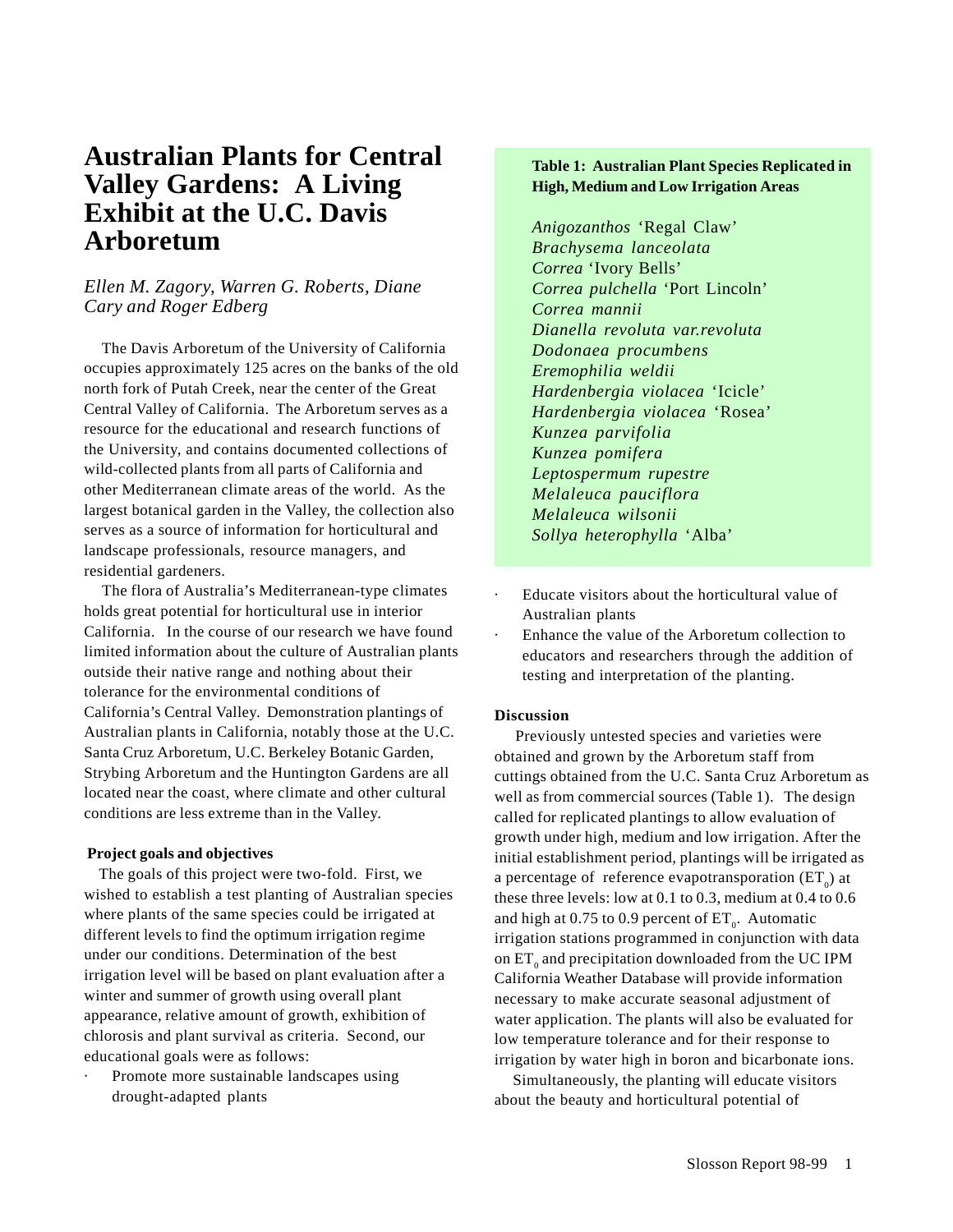# Kangaroo Paws and Bottlebrushes

#### **Why Choose Australian Plants?**

Australian plants are good choices for Central Valley gardens, because parts of Australia have the same climate patterns as we do—cool, wet winters and hot, dry summers. By choosing well-adapted plants for our home gardens, we reduce the need for irrigation, chemical fertilizers, and pesticides, and also the amount of time we need to spend on garden

maintenance.



Kangaroo paws (*Anigozanthus*)

#### **Living with Heat and Drought**

Many Australian plants have developed the same kinds of adaptations to heat and drought as plants from California. They may have tough, leathery leaves with waxy or oily coatings to reduce water loss through evaporation. Some have gray, white, or silvery foliage to reflect sunlight and maintain a low temperature.



Bottlebrush (*Callistemon brachyandrus*)

#### **A Test Garden**

Australia has many beautiful and interesting native plants that have rarely or never been used in California gardens. In this part of the Arboretum we are testing plants native to Australia to determine how they will perform in our climate and soil conditions. There are three planting areas with the same plants in each, so we can compare their growth rate and appearance with low, medium, and high levels of irrigation.

## University of California  $\bullet$  Davis Arboretum

This project made possible by the Elvenia J. Slosson Endowment Fund

*Figure 1. A primary "conceptual organizer" sign will introduce the public to the Australian collection and to the organizing concepts behind the planting.*

Australian plants. These plantings are arranged in an aesthetically pleasing design within which are embedded the three replicate plantings. To make plant information accessible to casual visitors, plants are labeled with common and Latin name, and plant family. Laminated plastic plant labels were produced and installed according to standard Arboretum format. In addition, interpretive signage will explain the educational messages and orient visitors. Educational messages selected include reasons to use Australian plants, plant adaptation to drought and the goals of the test garden (Figure 1). The Arboretum is experimenting with a new and reportedly better sign material for the first time as part of this project. Using a technique sometimes referred to as "floor graphics", an electrostatic printing

process will apply the image to a special film which is then applied to a di-bond substrate of thin sheet metal with UV resistant plastic. Signage will be mounted in the Arboretum's standard vandal-resistant metal frames.

 A primary "conceptual organizer" sign will introduce the public to the collection and to the organizing concepts behind the planting. Three other signs will function to explain the experiment to help people draw meaning from the display. In each of the three irrigation sections a sign will identify how irrigation in that area compares to the amount of water used by a well-watered lawn (Figure 2). Visitors themselves will be able to compare the effect of the varying irrigation levels on plant growth.